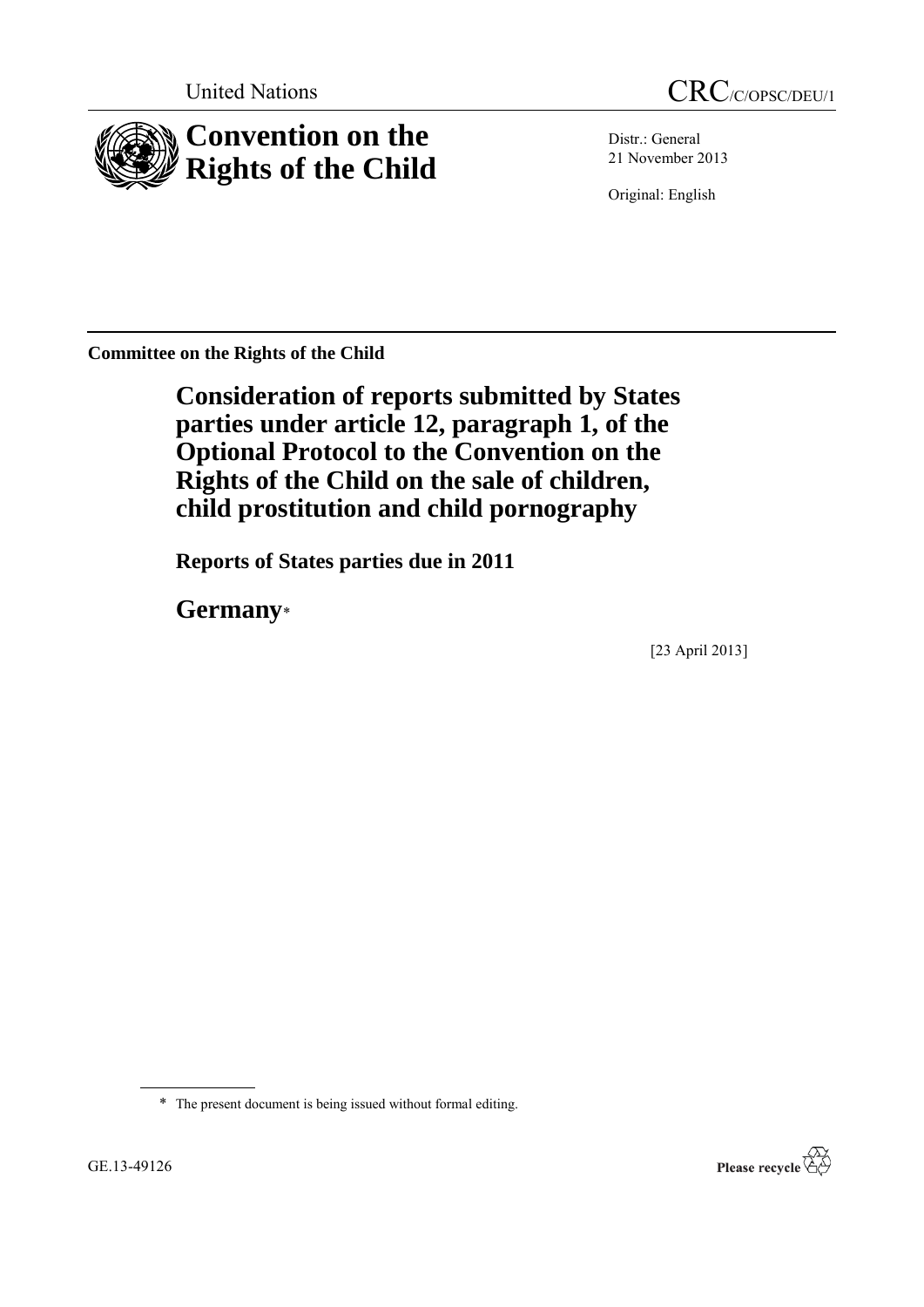# **Pursuant to article 12, paragraph 1, of the Optional Protocol, the Federal Government of Germany reports that it has implemented the obligations under the Optional Protocol as follows:**

# **Article 1**

#### **Prohibition on the sale of children, child pornography and child prostitution**

1. Article 1 contains the fundamental obligation on the part of the States parties to prohibit the sale of children, child pornography and child prostitution. The Federal Republic of Germany complies with this obligation. In this regard, we refer to the following statements on articles 3 et seqq.

### **Article 2**

#### **Definition of terms**

2. Article 2 of the Optional Protocol defines the terms "sale of children," "child prostitution" and "child pornography." In this regard, we refer to the statements on articles 3 et seqq. of the Optional Protocol.

### **Article 3**

#### **Criminal provisions**

3. The Federal Republic of Germany has ensured that the actions described in article 3 of the Optional Protocol are included in their entirety within its criminal law.

### **Article 3, paragraph 1 (a) (i) a.**

### **Trafficking in children for the purpose of sexual exploitation**

4. The States parties must ensure that offering, delivering or accepting of a child for the purpose of sexual exploitation is punishable under criminal law. Section 233a (Assisting in Human Trafficking) StGB (*Strafgesetzbuch* – German Criminal Code) is primarily applicable to acts of delivering or accepting. Pursuant thereto, criminal liability is incurred by whoever assists in human trafficking by recruiting, transporting, referring, harbouring or sheltering another person. Whoever induces a person under 21 years of age to engage in or continue to engage in prostitution, to engage in exploitative sexual activity with or in the presence of the offender or a third person or to suffer sexual acts on his own person by the offender or a third person, commits human trafficking for the purpose of sexual exploitation (section 232 (1, second sentence)). The offering of a child fulfils the elements of inducing human trafficking for the purpose of sexual exploitation pursuant to section 232 (1), second sentence, section 26 StGB.

5. Additionally, depending upon the circumstances of the specific case, particularly the age of the victim, the elements of section 235 (1), (2) and (4) StGB (abduction of minors from the care of their parents), section 236 (1), 4 No. 2 (child trafficking) and section 171 (violation of duties of care or education) as well as section 176 (5) StGB (promising to supply a child for sexual abuse) may be fulfilled as well. Possible as well would be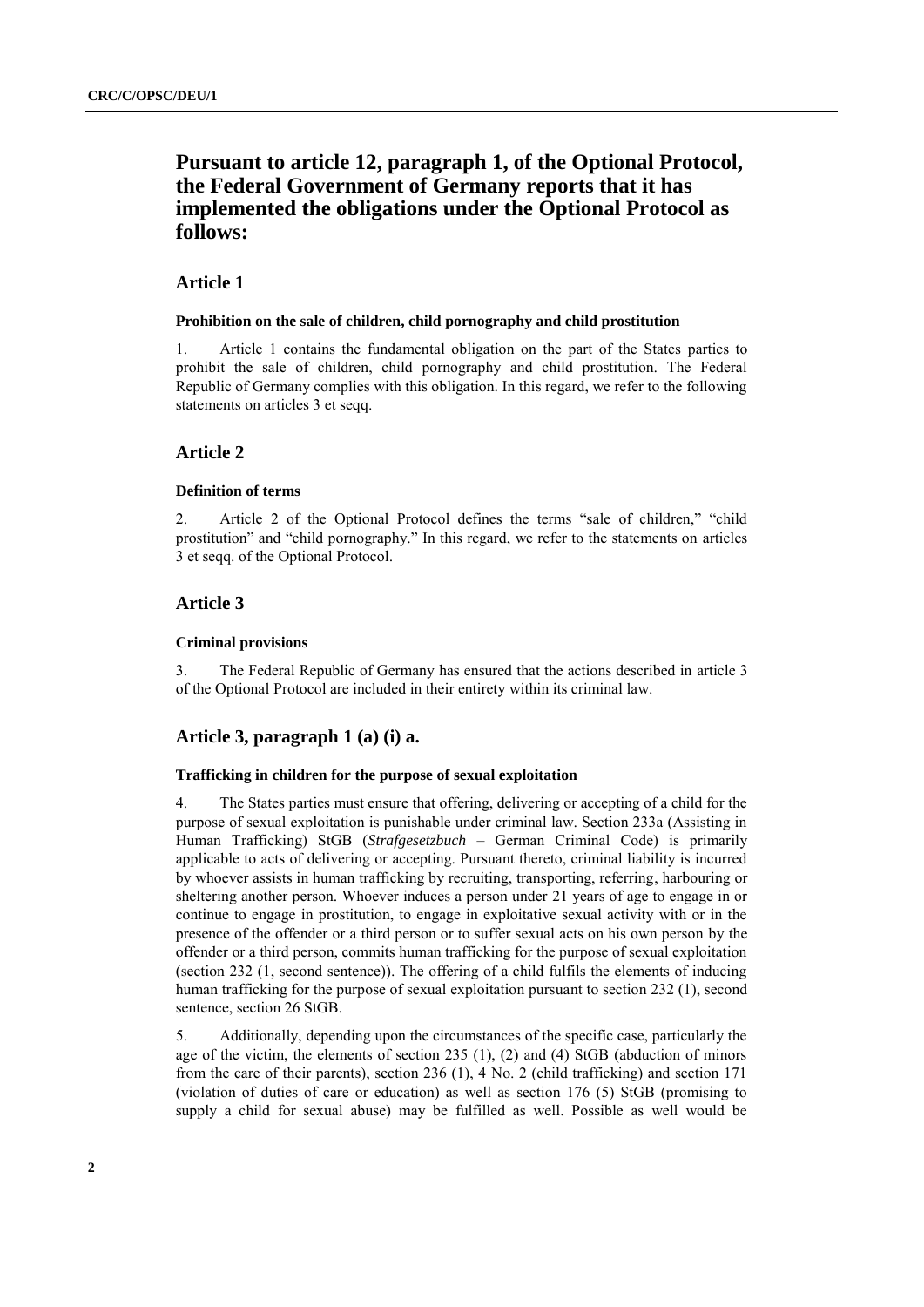prosecution for participation in criminal offences pursuant to sections 176 et seqq. StGB (sexual abuse of children), sections 177 et seqq. StGB (sexual assault by use of force or threats; rape), section 182 (sexual abuse of juveniles). The above-enumerated criminal offences particularly protect children under 14 and/or 16 years of age. Prosecution might also be possible under sections 239 (unlawful imprisonment) section 240 (using threats or force to cause a person to do, suffer or omit an act) and/or for participation in such offences.

# **Article 3, paragraph 1 (a) (i) b.**

#### **Trafficking in children for the purpose of trade in organs**

6. Trafficking in children for the purpose of trade in organs is included in the criminal law by way of participation in criminal offences pursuant to sections 18 and 19 of the Transplantation Act. Also potentially applicable are the criminal offences of section 235 (1), (2) and (4), second sentence StGB (abduction of minors from the case of their parents), section 236 (1) 4, No. 2 (child trafficking) and section 171 (violation of duties of care or education); to some extent, however, these would apply only if the victim is under the age of 14/16. Prosecution might also be possible under section 239 (unlawful imprisonment) section 240 (using threats or force to cause a person to do, suffer or omit an act) and/or for participation in such offences, as well as for offences under sections 223 et seqq. StGB (causing bodily harm).

### **Article 3, paragraph 1 (a) (i) c.**

#### **Trafficking in children for the purpose of engaging them in forced labour**

7. The States parties shall ensure that offering, delivering or accepting, by whatever means, a child for the purpose of engagement of the child in forced labour is covered under its criminal law. Section 233a StGB (assisting in the trafficking of human beings, see above) is primarily applicable to actions involving delivery or acceptance. Section 233 (1), second sentence, provides that whoever subjects a person under 21 years of age to slavery, servitude or bonded labour or makes him work or continue to work for him or a third person under working conditions that are in clear discrepancy to those of other workers performing the same or a similar activity, shall be subject to criminal prosecution. The offering of a child fulfils the elements of inducing human trafficking for the purpose of exploitation of labour force pursuant to section 233 (1), second sentence, section 26 StGB.

8. Additionally, depending upon the circumstances of the specific case, particularly the age of the victim, the elements of section 235 (1), (2) and (4) StGB (abduction of minors from the care of their parents), section 236 (1), 4 No. 2 (child trafficking) and section 171 (violation of duties of care or education) may be fulfilled as well. Prosecution might also be possible under sections 239 (unlawful imprisonment) section 240 (using threats or force to cause a person to do, suffer or omit an act) and/or for participation in such offences.

## **Article 3, paragraph 1 (a) (ii)**

#### **Trade in adoption**

9. The States parties are to criminalise improperly inducing consent by intermediaries for the adoption of a child in violation of applicable international legal instruments on adoption. In Germany, this is taken into account by sections 240, 235 (1), and 236 (2), second sentence StGB.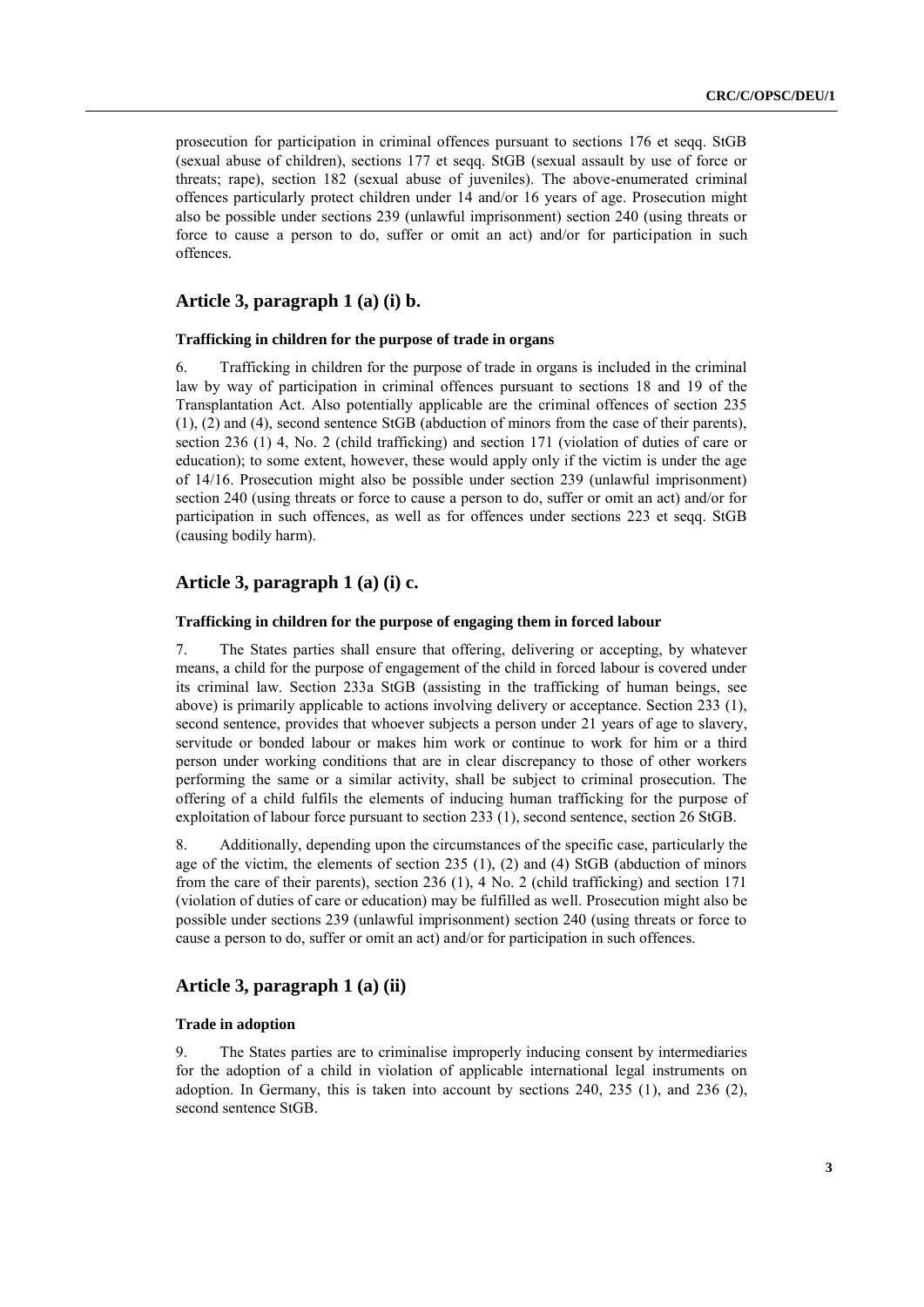10. The Hague Convention on Protection of Children and Cooperation in respect of Intercountry Adoption of 29 May 1993 (Hague Adoption Convention, Federal Gazette 2001 II p. 1034) is relevant in this regard. The circumstances under which consent to adoption is improper are indirectly contained in article 4 (c)  $(2-3)$  and (d)  $(3-4)$  of the Hague Convention. These provisions require that the authorities of the home State have specifically ensured that the person whose consent for adoption is required has provided consent without any influence and the consent has not been induced by any payment or counter-performance.

11. If the agent for adoption uses force or threat of appreciable harm to induce the consent necessary for adoption pursuant to the respective applicable law, he makes himself criminally liable pursuant to section 240 StGB (using threats or force to cause a person to do, suffer or omit an act). If he uses deception, this would generally fulfil the elements of the offence of abduction of minors from the care of their parents pursuant to section 235 (1) StGB. If the agent for adoption induces the consent of another person for adoption for a fee, he incurs criminal liability pursuant to section 236 (2), second sentence StGB (child trafficking).

12. It should also be pointed out that pursuant to section 1741 (1), second sentence of the German Civil Code (*Bürgerliches Gesetzbuch* – BGB), those who take part for the purpose of adoption in a procurement or transportation of a child that is unlawful or contrary to public policy, or have commissioned a third party with this or rewarded him for this should accept a child only if this is necessary for the best interests of the child. This rule makes acceptance, which must otherwise merely serve the child's best interests, more difficult and is designed to take preventive action against child trafficking and comparable practices.

# **Article 3, paragraph 1 (b)**

#### **Child prostitution**

13. Section 180 (2) StGB (causing minors to engage in sexual activity) fulfils the obligation to criminalise offering, obtaining, procuring or providing a child for child prostitution. Pursuant thereto, whoever induces a person under 18 years of age to engage in sexual activity with or in the presence of a third person or to suffer sexual acts by a third person for a financial reward, or encourages such acts by acting as an intermediary, incurs criminal liability.

# **Article 3, paragraph 1 (c)**

### **Child pornography**

14. Producing, distributing, disseminating, importing, exporting, offering, selling or possessing child pornography is criminalised by section 184b StBG (distribution, acquisition and possession of child pornography) and 184c StGB (distribution, acquisition and possession of juvenile pornography). Distribution and sale of child pornography within the meaning of article 3 (1) (c) of the Optional Protocol is also covered by these criminal provisions and fulfils the elements of the offence variants of "dissemination" or "otherwise make publicly accessible."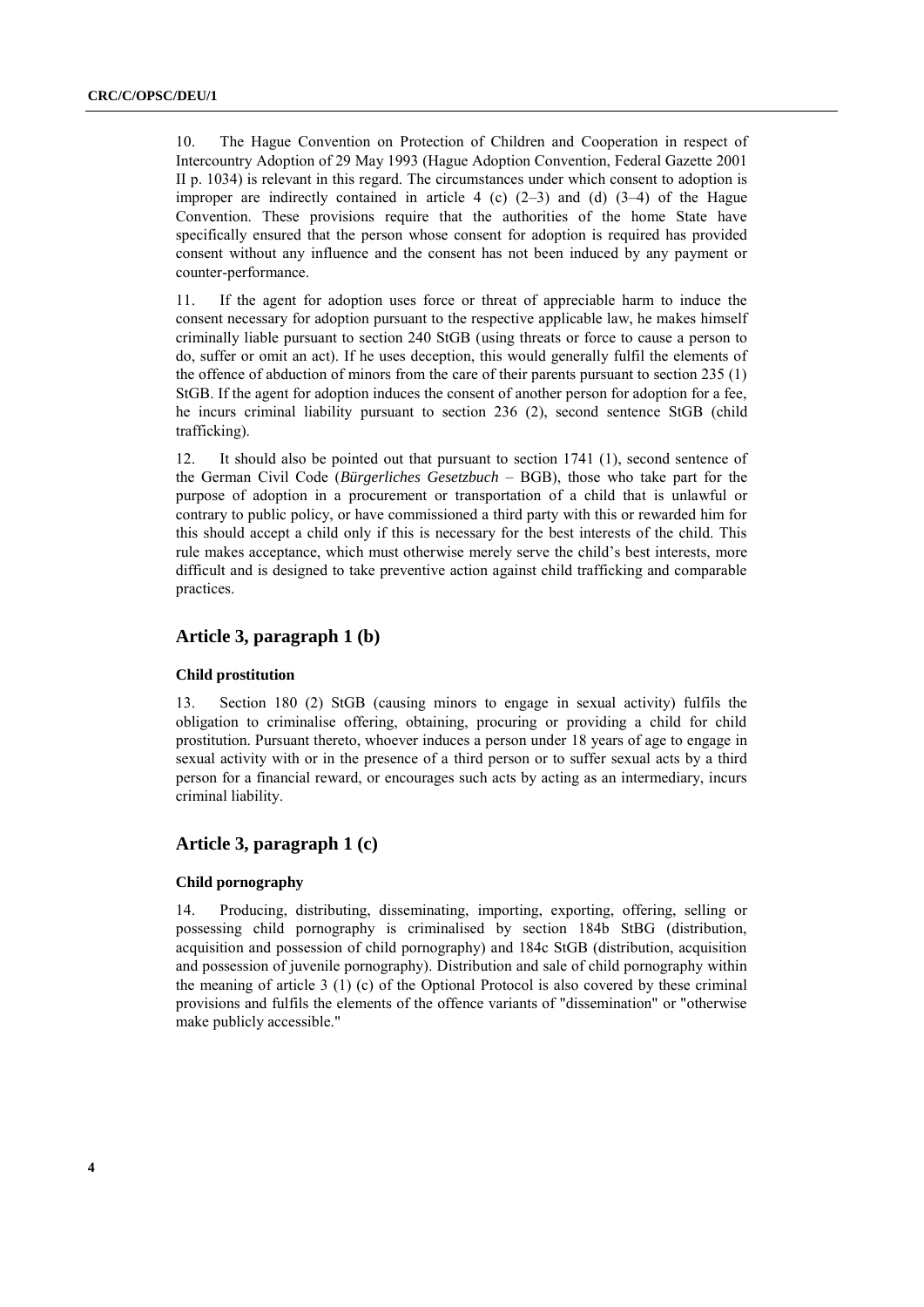# **Article 3, paragraph 2**

#### **Attempt**

15. The reservation "subject to the provisions of its national law" contained in article 3 (2) of the Optional Protocol absolves the Federal Republic of Germany from an obligation to implement with regard to the criminality of the attempt to commit one of the crimes enumerated in article 3 (1). Nonetheless, German law is consistent with the rules contained in article 3 (2) of the Optional Protocol.

16. The criminal liability for attempts arises from explicit orders (e.g. section 232 (2), section 233 (2), section 233a (3), section 235 (3), 36 (3), 180 (4), 240 (3) StGB), from the character of the serious crime (section 23 (1), 12 (1) in conjunction with section 232 (3) and (4) StGB) or from its character as an undertaking to commit a wrongful act (section 11 (1) No. 6 StGB in conjunction with sections 184 (b) (1) No. 3, (2) and (4), 184c (1) No. 3, (2) and (4)). Criminal liability for accomplices arises from section 25 (2) StGB; for abettors from sections 26 and 27 StGB.

### **Article 3, paragraph 3**

#### **Appropriate penalties**

17. Sections 232 (1), first sentence, 233 (1), first sentence StGB provide for penalties of between six months and ten years. In the case of section 232 (3) and (4) StGB, the minimum penalty is raised to one year imprisonment. A penalty of between three months and five years is threatened for section 233a (1) StGB. Section 235 (1), (2) and section 236 (1) StGB provide that offenders may be punished with imprisonment of up to five years or a monetary fine. Section 235 (4) StGB provides for imprisonment from one to ten years. The penalty provided for by section 236 (4) StGB ranges from six months' to ten years' imprisonment. The threatened penalties for the other offences are appropriate as well, and are consistent with the severity of the respective criminal offences.

### **Article 3, paragraph 4**

#### **Liability of legal persons**

18. The reservation "subject to the provisions of its national law" contained in article 3 (4) of the Optional Protocol absolves the Federal Republic of Germany from an obligation to implement with regard to taking measures to establish the liability of legal persons for offences established in article 3 (1) of the Optional Protocol. Nonetheless, German law is consistent with the rules contained in article 3 (4) of the Optional Protocol. The liability of legal persons for criminal offences pursuant to article 3 (1) of the Optional Protocol is ensured by section 30 of the Act on Regulatory Offences (*Gesetz über Ordnungswidrigkeiten* – OwiG).

### **Article 3, paragraph 5**

#### **Adoption**

19. The Federal Republic of Germany has complied with the obligation contained in article 3 (5) of the Optional Protocol that all persons involved in the adoption of a child act in conformity with applicable international legal instruments. In this regard, we refer to the implementation of the Hague Convention on Protection of Children and Cooperation in respect of Intercountry Adoption. The Act to Resolve Legal Issues in the Area of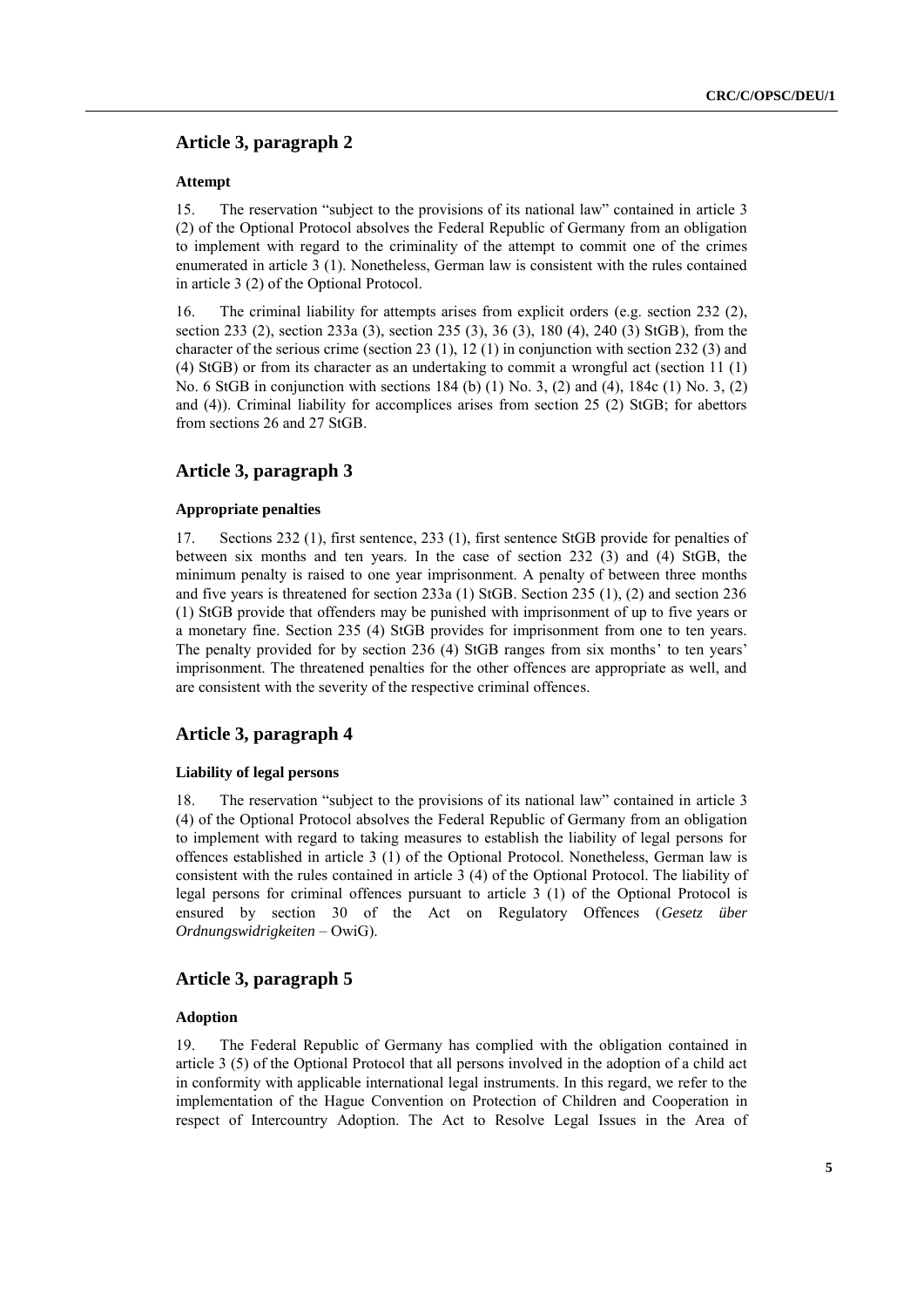International Adoption and for the Continued Development of Adoption Law (Federal Gazette I 2001 p. 2950), which came into force on 1 January 2002, has set up minimum requirements for intercountry adoption and has improved cooperation among the authorities of the child's home country and the country of residence of the adoption applicants. The goals of the German Adoption Placement Act include state monitoring of independent adoption agencies and a reduction of so-called third-state intermediaries.

# **Article 4**

#### **Law governing the applicability of criminal law**

20. The requirements contained in article 4 (1) of the Optional Protocol have been implemented by sections 3 and 4 StGB. Pursuant thereto, German criminal law applies to offences committed on German territory and offences committed on German ships and aircraft.

21. Article 4 (2) of the Optional Protocol does not include an obligation to implement. Nonetheless, German criminal law is applicable to offences committed abroad by or against a German national if the act is a criminal offence at the locality of its commission or if that locality is not subject to any criminal jurisdiction (section 7 (1) and (2) No. 1 StGB). Furthermore, German criminal law is applicable to offences committed abroad by a foreigner whose usual place of residence is Germany if he is discovered in Germany and is not extradited because a request for extradition within a reasonable period of time is not made, is rejected, or the extradition is not feasible (section 7 (2), No. 2 StGB).

22. The requirement to apply German criminal law pursuant to article 4 (3) of the Optional Protocol is fulfilled primarily by section 7 (2) No. 1 StGB. As already stated, it provides that German criminal law applies to offences committed abroad if the act is a criminal offence at the locality of its commission or if that locality is not subject to any criminal law jurisdiction, and if the offender was German at the time of the offence or became German after the commission. Furthermore, pursuant to section 6 No. 4 and 6 StGB, German law is applicable independently of the law of the locality of commission to offences committed abroad involving human trafficking for the purpose of sexual exploitation (section 232 StGB), for the purpose of work exploitation (section 233 StGB), assisting human trafficking (section 233a StGB) and distribution of pornography under sections 184a, 184b (1) to (3), and 184c (1) to (3) StGB.

23. Article 4 (4) of the Optional Protocol does not include an obligation to implement.

# **Article 5**

#### **Extradition**

24. Article 5 (1) of the Optional Protocol is of no relevance for the Federal Republic of Germany. The relevant extradition treaties do not contain a conclusive list of criminal offences.

25. Likewise, article 5 (2) of the Optional Protocol is of no relevance for the Federal Republic of Germany. If there is no bilateral or multilateral extradition treaty, Germany is able to extradite based upon its national law on international legal assistance in criminal matters (*Gesetz über die internationale Rechtshilfe in Strafsachen* – IRG).

26. The Federal Republic of Germany, as a State party which does not make extradition dependent upon the existence of a treaty, complies with the obligation arising from article 5 (3) of the Optional Protocol. Pursuant to section 3 IRG, extradition for prosecution or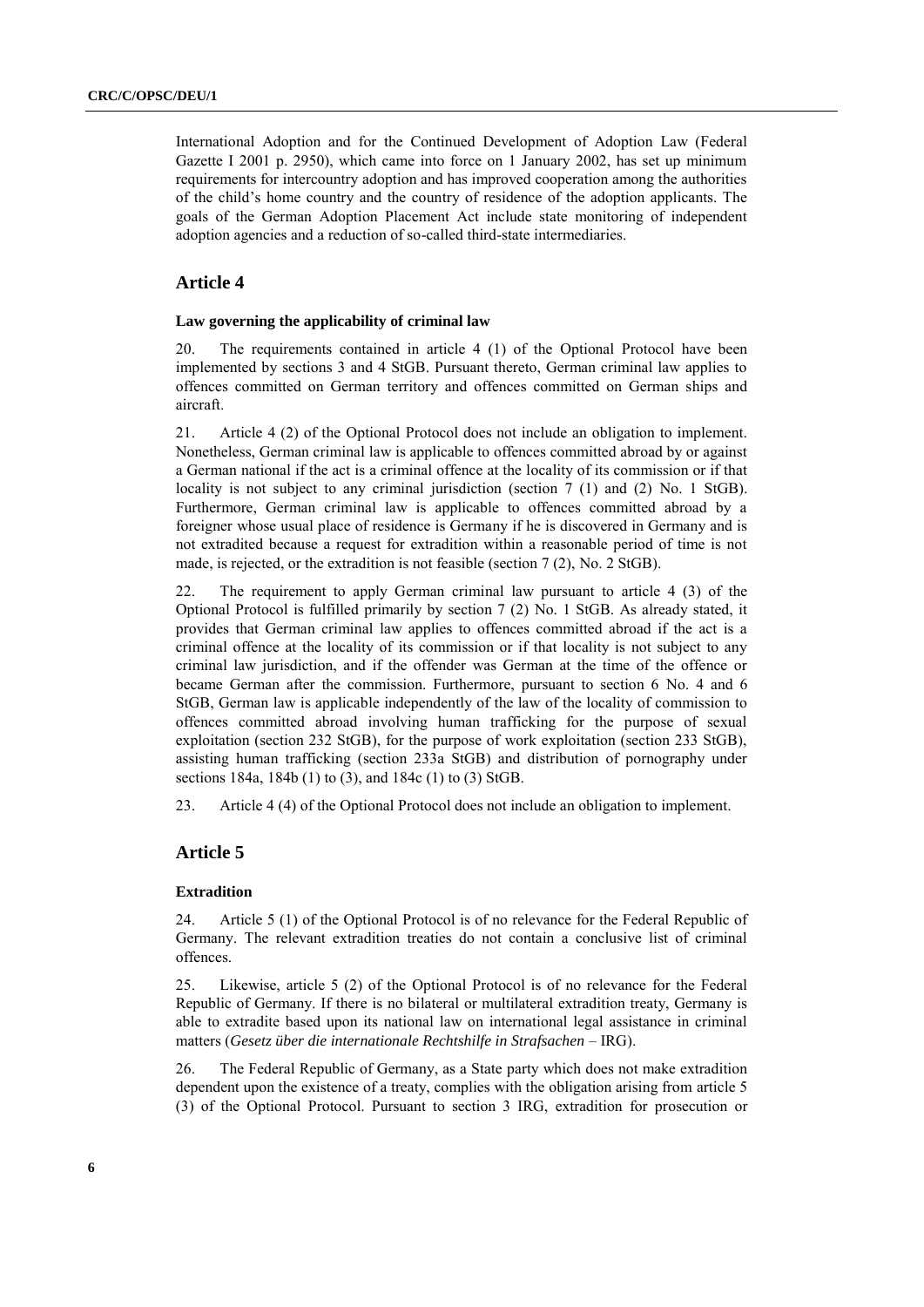enforcement is permissible only if the act is also an unlawful act under German law, which fulfils the elements of a criminal law provision, or if it would be an unlawful act under German law if the facts were converted accordingly. The offences enumerated in article 3 (1) of the Optional Protocol fulfil elements of crimes contained in German law. Pursuant to section 3 (2) IRG, extradition for criminal prosecution is permissible only if the act, under German law, has a maximum penalty of at least one year imprisonment, or if it were punishable as such under German law if the facts were converted accordingly. This is true for the relevant offences. We refer to our statements regarding article 3 (3) of the Optional Protocol.

27. The obligation contained in article 5 (4) of the Optional Protocol to treat offences, for the purpose of extradition, as if they had been committed in the territories of the States required to establish their jurisdiction is covered by section 3 IRG. Pursuant thereto, appropriate conversion of the factual situation is to be undertaken in evaluating the permissibility of the extradition.

28. Germany follows the principle contained in article 5 (5) of the Optional Protocol of "either extradite or prosecute." Germany's extradition treaties with Australia (1987, article 6 (3)), Canada (1977, article V (3)), India (2001, article 6 (3)), the United States of America (1978, article 7 (3)), as well as the European Extradition Convention of 1957 (article 6 (2)), all contain relevant provisions, whereby the matter is to be submitted to the competent authorities in the case of non-extradition of own nationals. Furthermore, an incoming request for extradition which deals with a German national will always provide an occasion for German Public Prosecutor's Offices to evaluate whether a domestic investigation proceeding is to be initiated, in line with the legality principle which applies in Germany. In this context, we refer to the statements made regarding article 4 (3) of the Optional Protocol; specifically to section 7 (2), No. 1 StGB. Furthermore, pursuant to section 80 (1) and (2) IRG, German nationals may be extradited to other member States of the European Union for the purpose of criminal prosecution if in principle a later return for the purpose of executing an imposed sanction involving deprivation of liberty is secured, and the offence does not exhibit any substantial domestic connecting factors as well as either a substantial connection to the requesting State (paragraph 1) or dual criminality is given and following a concrete balancing of competing interests, there is no trust on the part of the person sought requiring protection in his non-extradition (paragraph 2). In contrast, section 80 (3) IRG provides that extradition of a German national for the purpose of execution of sentence is permissible only if the person concerned states his consent on the record in court. If the person concerned fails to consent, the Federal Republic of Germany is obligated, at the request of the other State, to evaluate based upon its national law, to take over execution of the sanction involving deprivation of liberty, and if appropriate, to execute such sanction pursuant to its domestic law.

### **Article 6**

### **Mutual legal assistance**

29. Consistent with the requirements of article 6 (1) and (2) of the Optional Protocol, the Federal Republic of Germany has the possibility of granting a request for extradition or mutual legal assistance in criminal proceedings, both within the framework of existing multilateral and bilateral treaties as well as without a treaty pursuant to the IRG. This also includes investigatory measures to obtain necessary evidence.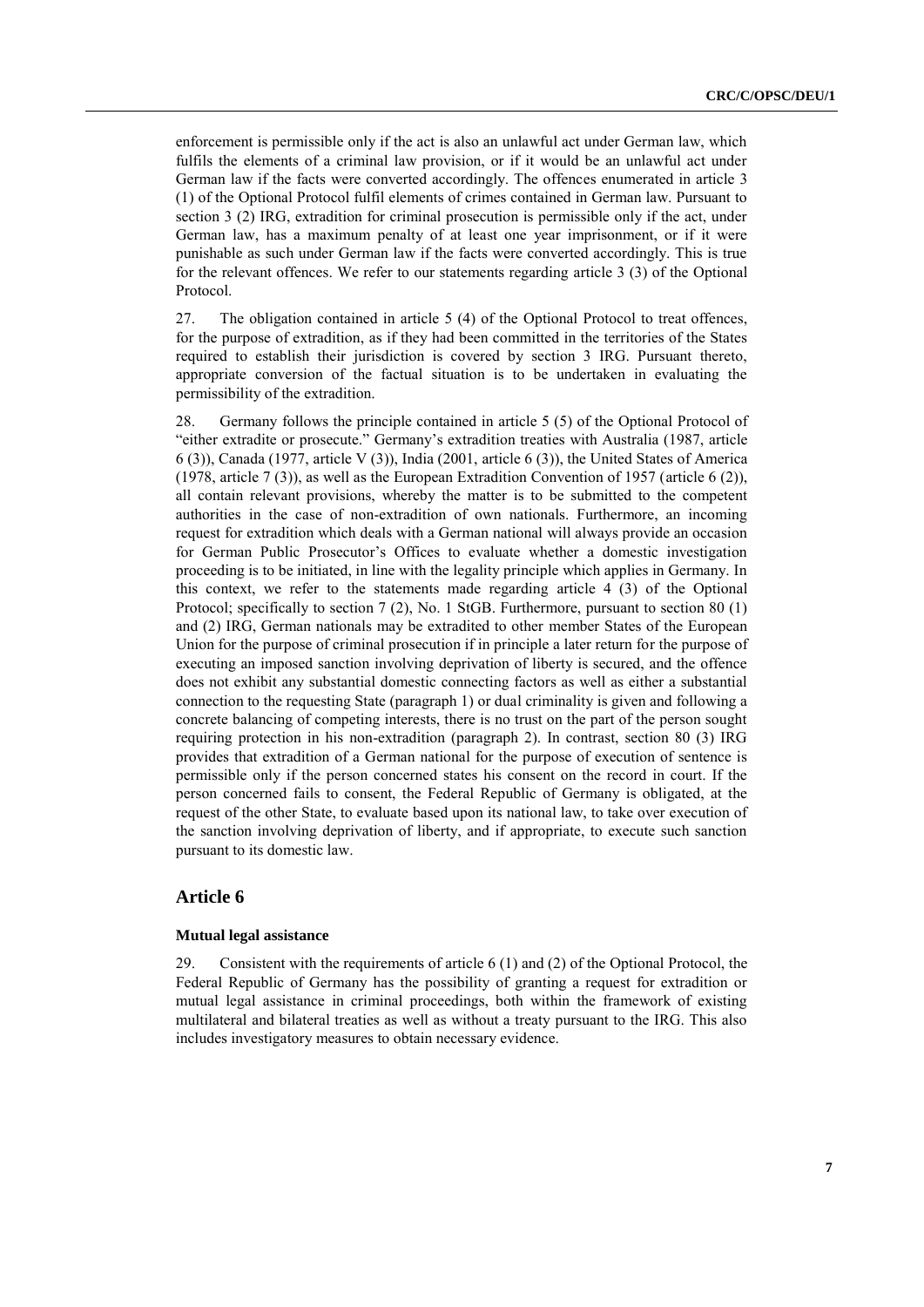# **Article 7**

#### **Seizure and confiscation**

30. The phrase "subject to the provisions of their national law" contained in article 7 of the Optional Protocol absolves the Federal Republic of Germany from an obligation to implement. Nonetheless, German law is consistent with the rules contained in article 7 (a) and (b) of the Optional Protocol.

31. The requirements of article 7 (a) of the Optional Protocol are met by sections 73 et seqq. StGB (deprivation and confiscation orders) and by sections 111b et seqq. (securing objects by seizure and attachment *in rem*) of the Code of Criminal Procedure (*Strafprozessordnung* – StPO).

32. The requirement of article 7 (b) of the Optional Protocol to execute requests from another State party for seizure or confiscation of goods, materials, assets and proceeds, may be implemented based upon an international law agreement or without a treaty based upon sections 66, 67 and 48 et seqq. IRG. In the case of a request by a member State of the European Union, in accordance with Council Framework Decision 2003/577/JHA of 22 July 2003 on the execution in the European Union of orders freezing property or evidence, the further procedure will be governed by sections 88a et seqq. and 94 et seqq. IRG.

33. Regarding article 7 (c) of the Optional Protocol (taking measures aimed at closing, on a temporary or definitive basis, premises used to commit such offences), we refer to the instrument of administrative law. For example, pursuant to section 35 of the Act Regulating the Conduct of Trade (*Gewerbeordnung*), traders are prohibited from conducting trade if facts exist which demonstrate their unreliability with regard to that trade, if the prohibition is necessary to protect the general public or the employees of the company; this leads to the results desired by article 7 (c) of the Optional Protocol.

# **Article 8**

#### **Protection of child victims in criminal proceedings**

34. With regard to article 8 (1) (a–c) of the Optional Protocol, we point out that the position of victims – especially children – in criminal proceedings has been strengthened by the Act for the Protection of Victims (*Zeugenschutzgesetz* – ZSchG), which entered into force on 1 December 1998 (Federal Gazette I p. 820) and additional legal measures which followed it. The Code of Criminal Procedure was expanded to include possibilities for video recording of witness testimony in every phase of the proceedings (section 58a StPO), as well as using the recording as a replacement for witness testimony at trial (section 255a StPO) and/or the simultaneous audiovisual transmission of witness testimony (section 247a StPO). Pursuant to section 168e StPO, judges shall carry out an examination separately from those entitled to be present if there is an imminent risk of serious detriment to the well-being of the witness in the event of his being examined in the presence of persons entitled to be present, and if that risk cannot be averted in some other way. Section 68b (1) StPO provides that witnesses may avail themselves of the assistance of legal counsel, who may be barred from the examination if certain facts justify the assumption that his presence would not only negligibly hinder the orderly taking of evidence (section 68b (1) third and fourth sentences StPO). Pursuant to sections 397a (1), 406g (3) StPO, upon motion, particularly on the part of victims of sex and attempted homicide offences and child victims of sex crimes, or victims of abuse who are placed in the case of another, are to receive appointment of legal counsel at the cost of the State (victims' counsel). With its draft of a law to strengthen the rights of victims of sexual abuse (*Gesetz zur Stärkung der Opfer sexuellen Missbrauchs* – StORMG), which is currently (as of March 2013) in the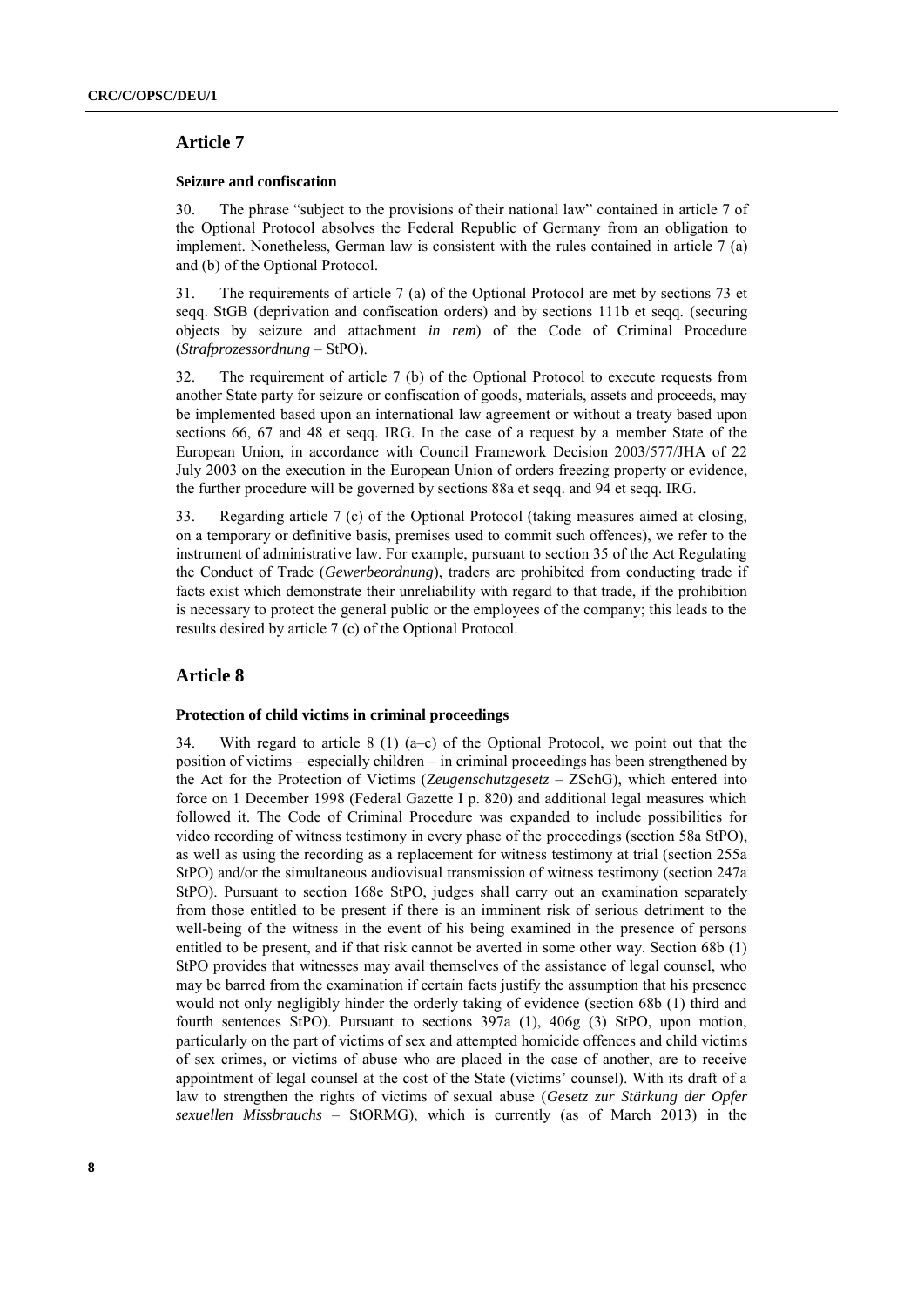parliamentary process, the Federal Government has proposed that in the future, this rule should also apply to victims who were sexually abused as children or teenagers (i.e. minors at the time of the offence) and do not decide until they are adults to deal with the offences with the criminal law.

35. In the case of particular vulnerability of the part of the injured witness, it is possible to prefer charges at the Regional Court rather than the Local Court (section 24 (1) No. 3 Courts Constitution Act (*Gerichtsverfassungsgesetz* – GVG). This can prevent additional trauma for the victim/witness, because judgments by the Regional Court may be appealed on points of law only, where no new evidence is gathered. In proceedings with victims who are minors, charges can also be preferred at the Juvenile Courts, which are staffed with judges who have special experience in dealing with young people. As a general rule, the victim may request that a person of her trust be present at the court examination. The victim must have received information regarding her rights in criminal proceedings and has a right to be informed of an impending release of the offender from prison. Informational brochures are handed out to police officers, public prosecutors and judges, as well as to children and teenagers.

36. Regarding article 8 (1) (d), we point out that the Federal Republic of Germany makes available suitable assistance services to child victims throughout the course of the proceedings. There are broad and differentiated offers of aid and counselling by both state and non-state organisations that are within the competence of the Länder and communities. Some Länder also offer programmes to accompany witnesses in criminal proceedings, which contributes to emotionally unburdening witnesses/victims and leads to a higher evidentiary value being afforded to their statements. Further, witness examination rooms tailored to the needs of children have been furnished at the police stations responsible for investigations in cases of sexual abuse. The police officers working there are specially trained in examining child witnesses and continually receive further training.

37. In terms of implementation of article 8 (1) (e) of the Optional Protocol, sections 171b, 172 GVG are relevant. Pursuant to section 171g GVG, the court may exclude the public from the hearing, if circumstances from the private sphere of a participant in the proceedings, witness or a person injured by an unlawful act are mentioned, the public discussion of which would violate interests that are worthy of protection, unless there is an overriding interest in public discussion of these circumstances. Further, section 172 (4) GVG provides that the public may also be excluded if a person under the age of 18 is being examined (the age limit of 18 has been in place since the second Act to Reform the Rights of Victims dated 29 July 2009 (Federal Gazette I p. 2280); the previous age was 16 years). Another protection in place for the very personal and confidential areas of life is section 203 (1), No. 3 and (2), No. 1 StGB, whereby those who disclose a secret held by another without authorisation, which has been disclosed to him or of which he has become aware as defence counsel in a legally ordered proceeding or as an official, i.e. a judge, are subject to criminal liability. Furthermore, section 353d StGB criminalises disclosing information on court hearings.

38. Consistent with the requirements of article 8 (1) (f) of the Optional Protocol, Germany has taken suitable measures to protect child victims and witnesses testifying for the prosecution from intimidation and retaliation. Section 241a StPO requires that the presiding judge is the only one to conduct the examination of witnesses under 18 years of age. Other participants in the proceedings are to request the presiding judge to ask the child witness questions. Pursuant to section 1 (1) of the Act to Harmonise the Protection of Endangered Witnesses of 11 December 2001 (Federal Gazette I p. 3510), important witnesses may be protected with their consent if they, due to their willingness to testify, are subjected to threats to their person, life, health, liberty or other valuable assets and are suitable for witness protection measures. There is no age limit. Section 1 (2) and (3) of the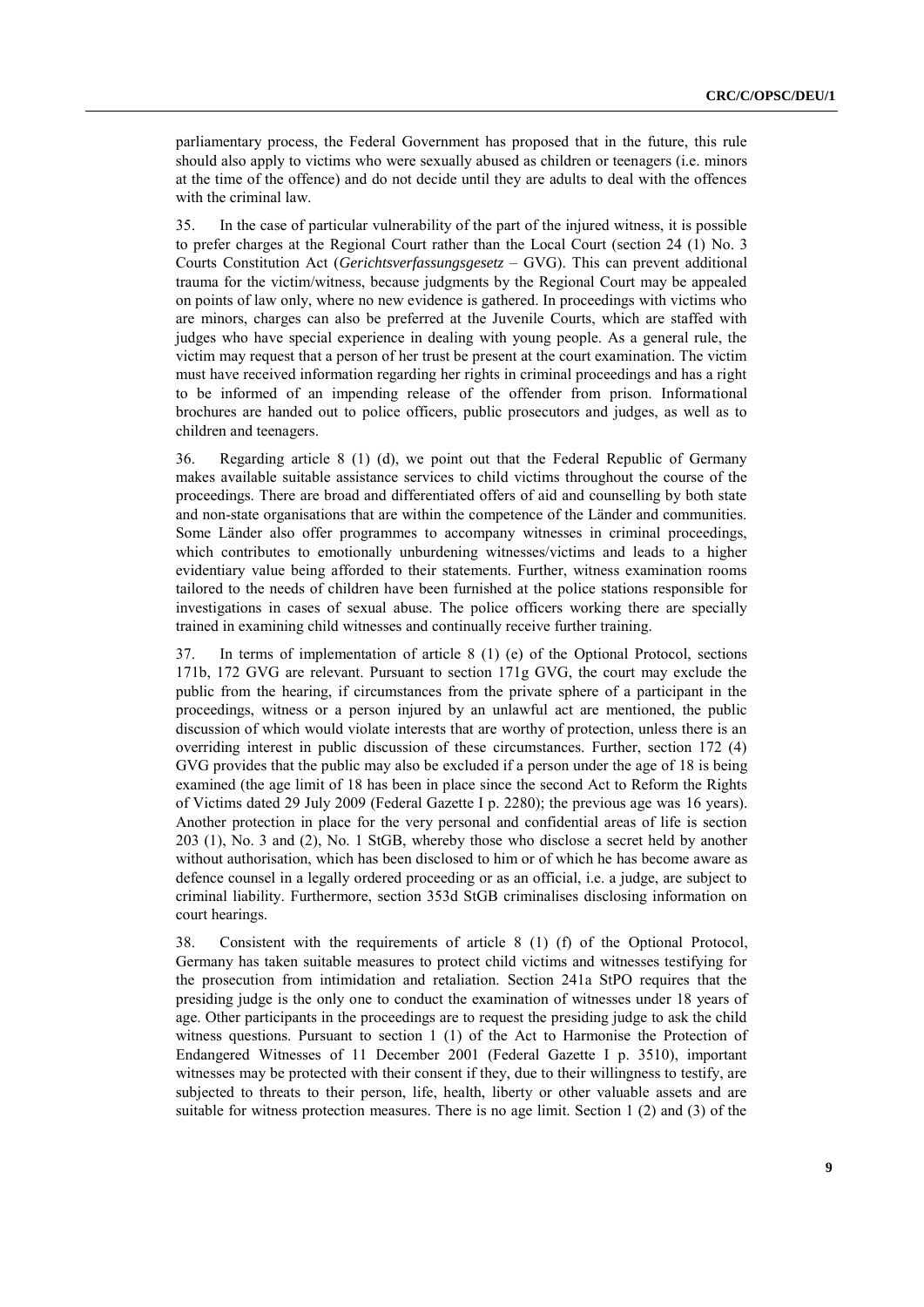Act extend protection to relatives and other persons with a close relationship to the witness. Furthermore, efforts to intimidate and retaliate in specific cases could be criminalised as a violation of section 240 StGB (using threats or force to cause a person to do, suffer or omit an act), section 241 StGB (threatening the commission of a felony), section 239 StGB (unlawful imprisonment), section 257 StGB (assistance after the fact), section 258 StGB (assistance in avoiding prosecution or punishment), section 160 StGB (procuring false testimony) or section 223 et seq. StGB (causing bodily harm).

39. With regard to article  $8(1)(g)$  of the Optional Protocol, we point out that German law avoids unnecessary delays in the disposition of cases and the execution of orders or decrees granting compensation to child victims. In addition to asserting claims for compensation of damages pursuant to civil law, the possibility exists of bringing a property claim in criminal proceedings against the accused arising out of the criminal offence pursuant to section 403 et seq. StPO (joinder). Child victims may also receive compensation from the state in accordance with the Victims Compensation Act (*Opferentschädigungsgesetz* – OEG), which is applied for in a proceeding under social law before the pensions administration of the Länder. The OEG also makes available health treatment measures, which may be performed even before the final decision regarding the overall application. The respective codes of procedure guarantee that unnecessary delays in dispositions and executions are avoided.

40. The obligation contained in article 8 (2) of the Optional Protocol is fulfilled by section 160 (1) StPO. The public prosecution office is to investigate the facts as soon as it obtains knowledge of a suspected criminal offence – this applies independently of certainty as to the age of the victim.

41. Implementation of the requirement contained in article 8 (3) of the Optional Protocol, that the best interest of the child shall be a primary consideration, is illustrated, for example, in the possibilities to take the child's testimony by video and in excluding the public from the main hearing (sections 58a, 168e StPO and sections 171b, 172 GVG).

42. Germany fulfils the obligation arising from article 8 (4) of the Optional Protocol to take measures to ensure appropriate training, in particular legal and psychological training, for the persons who work with victims of the offences prohibited under the Optional Protocol. Such measures for the advanced training of judges and public prosecutors regarding the peculiarities (special aspects) of victim protection, victim assistance and proceedings with children take place regularly (e.g. events organised by the German Judicial Academy).

43. Protecting the safety and integrity of those persons and/or organisations involved in the prevention and/or protection and rehabilitation of victims of such offences, which is required by article 8 (5) of the Optional Protocol, is ensured in Germany by sections 211 et seqq., 223 et seqq. StGB.

44. The rule regarding interpretation of the Optional Protocol, contained in its article 8 (6), is consistent with the rights of the accused to a fair criminal trial.

### **Article 9**

### **Prevention, protection of and assistance to victims**

45. The Federal Government of Germany fulfils the requirement contained in article 9 (1) and (2) of the Optional Protocol to undertake measures to prevent the criminal offences enumerated in article 3 of the Optional Protocol.

46. Since the beginning of 1990, almost 2,000 crime prevention councils and bodies have been formed, most of them at the community and regional levels. There is a national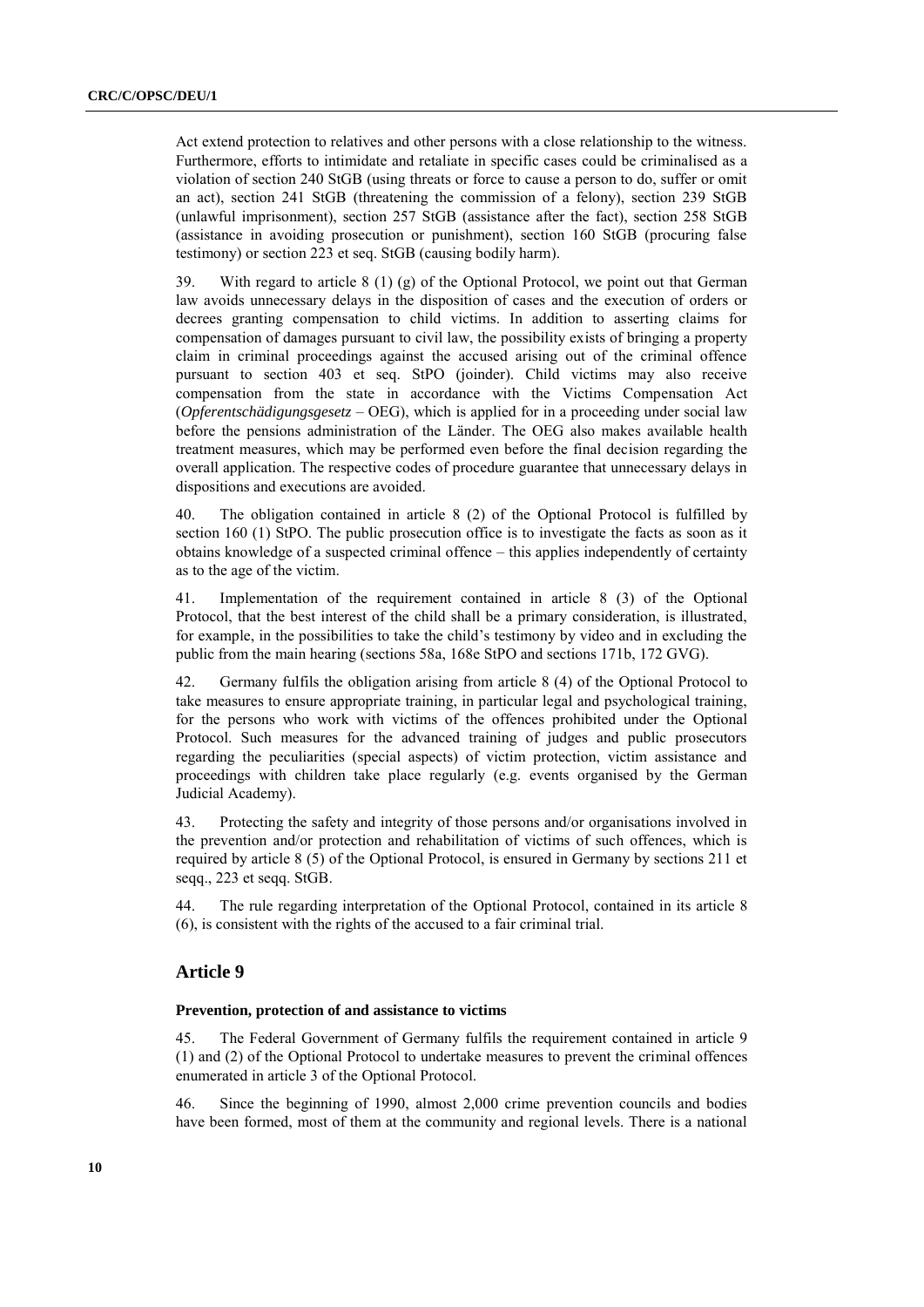prevention body titled "German Forum for Crime Prevention" (*Stiftung Deutsches Forum für Kriminalprävention* - DFK), which is characterised by cooperation among the Federation, Länder, communities, religious communities and other forces in society. The body develops strategies against the causes of crime which are interdisciplinary and applicable to the whole of society. It also initiates and promotes actions and projects on crime prevention. It fosters national and international exchanges of opinions and experiences, and provides support to activities of other initiatives as a central information and service office.

47. The Programme of Police Crime Prevention of the Länder and the Federation (*Programm Polizeiliche Kriminalprävention* – ProPK), which has the mission of providing information to the population, multipliers, media and other prevention organisations about manifestations of crime and opportunities to prevent it, is starting in March 2013 a cooperative project with the registered association WEISSER RING, Germany's national victim protection organisation: a campaign titled "Prevent Abuse!" (Missbrauch verhindern!). The goals of this preventive project are to reduce the number of abuse cases and to aid victims by early intervention and referrals to assistance organisations. The police are striving to attain these goals by consistently informing the public about sexual violence against minors — among other things, about the actual scope of it, about offender strategies, or recognising signs of abuse. This information should contribute toward recognising abuse of minors at an earlier stage and above all ending it by means of a criminal complaint filed with the police. For that reason, one focus of this preventive project is to inform the population about the work of the police once a criminal complaint has been filed. This is designed to allay fears on the part of parents, those with custody rights and other adults whom minors trust about criminal complaints, thus ensuring consistent and concerted criminal prosecution as assistance to victims.

48. From the outset, the Federal Government has actively participated in combating and preventing the commercial sexual exploitation of children at both the national and international levels. In the follow-up to the World Congress III against Sexual Exploitation of Children and Adolescents (25–28 November 2008 in Rio de Janeiro), the Federal Government continued to develop its Action Plan, submitted in 2003, to protect children and teenagers from sexual violence and exploitation. The "2011 Action Plan of the Federal Government to Protect Children and Teenagers from Sexual Violence and Exploitation" was adopted on 27 September 2011. It combines all measures of the Federal Government for the protection of children and teenagers from sexual violence and exploitation into a multi-departmental overall concept. The Action Plan was worked up with the active involvement of children and teenagers. Also, results and recommendations of the national group titled "Round Table against Child Sex Abuse in Relationships of Dependence and Power in Private and Public Facilities and within the Family," which met from March 2010 until November 2011, were taken up by the Plan, as were those of the Independent Commissioner for Overcoming Child Sex Abuse. Implementation of the goals formulated in the Action Plan is being monitored by a Federation-Länder working group. Four monitoring working groups have been formed on the topics of intervention, prevention, international cooperation as well as human trafficking and tourism.

49. In February 2013, the Federal Government issued a report on the implementation status of the recommendations of the Round Table against Child Sexual Abuse in Relationships of Dependence and Power in Private and Public Facilities and within the Family, which focused primarily on the areas of prevention, intervention and examination of offences from the past.

50. The Federal Government utilises a variety of measures and events to attain broadbased sensitisation in society and provide information on the issue of sexual violence against children. Preventive measures hope to address the children themselves, but also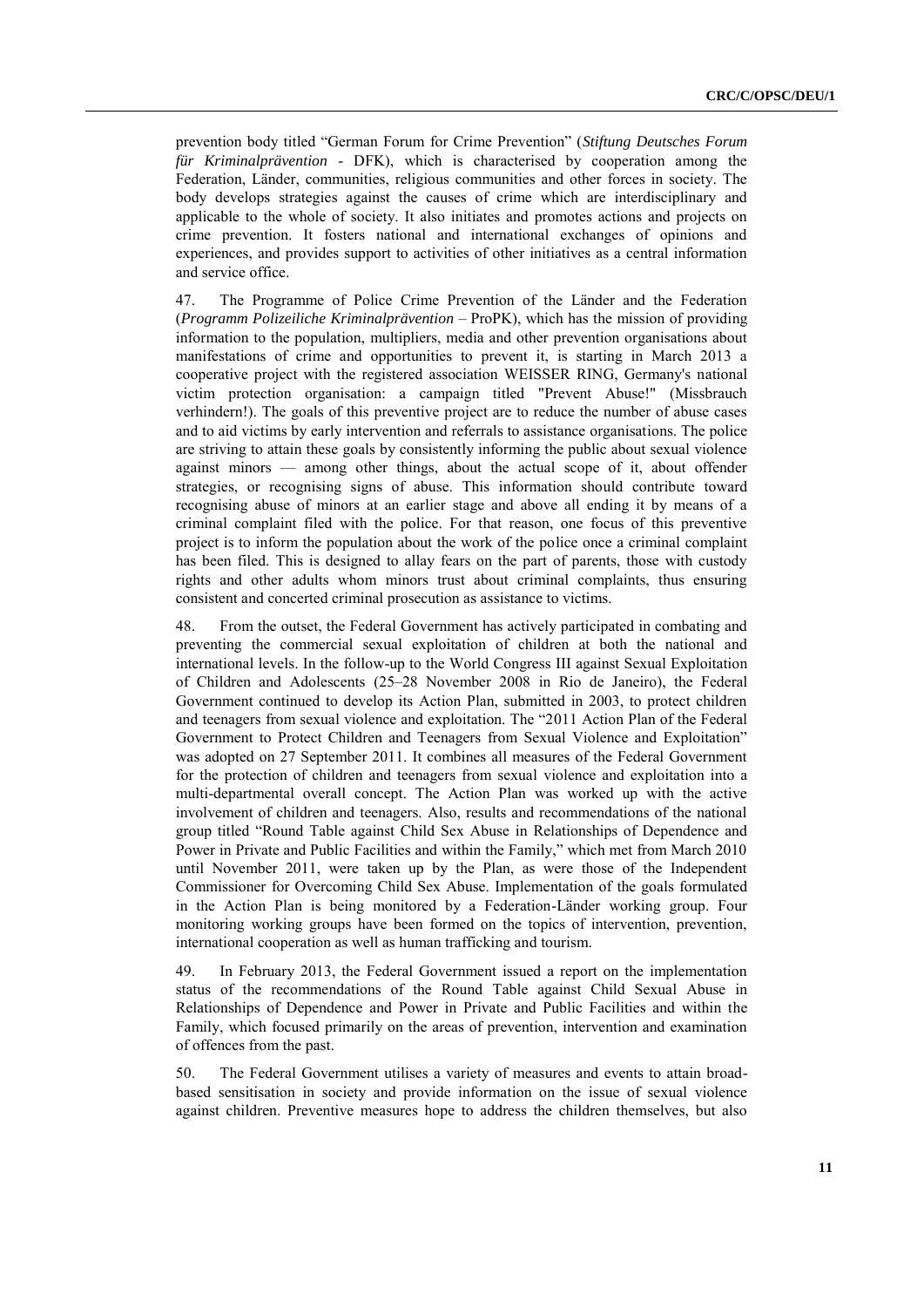their parents and others with close ties to the child, as well as professionals who work with children. Numerous offers which have already proven effective in this regard continue to exist or have been further developed. New measures have been created as well. Increasingly, the focus has been on online offers.

51. A nationwide prevention initiative strives to sensitise and educate girls and boys in a manner proper for their respective ages to the topic of sexual abuse (http://www.traudich.de). This campaign, which addresses children from 8–12 years of age, was begun in November 2012. A theatre piece called "Trau Dich!" (Have the Courage!), the core of the campaign, had its premiere in Berlin on 1 March 2013. The initiative is being carried out jointly by the Federal Ministry for Family Affairs, Senior Citizens, Women and Youth and the Federal Centre for Health Education.

52. The brochure "Ask courageously — act cautiously" informs parents and others with close links to children, providing answers to many questions on the problem of sexual abuse of girls and boys. The online consulting project of the National Conference for Educational Consulting (*Bundeskonferenz für Erziehungsberatung* – bke), which was financed with seed funding from the Federal Government and receives continuing support from the Länder, offers individual counselling, one-to-one chats, forums and scheduled group chats on the Internet for parents and minors in crisis situations.

53. The *Nummer gegen Kummer* (Number against Worries) for parents and the children's and teenagers' hotline offers free counselling nationwide.

54. In order to spur on qualification and sensitisation for professionals, the Federal Government provides support to organisations which work in the field of imparting knowledge in professional practice. The Information Centre on Child Abuse/Child Neglect (*Informationszentrum Kindesmisshandlung/Kindesvernachlässigung* – IzKK), affiliated with the German Youth Institute, has been in existence for many years as a national interdisciplinary office for information, counselling and networking for prevention of violence against children. Financial support is provided particularly to the registered association titled National Working Group of Child Protection Centres and the German Society for Prevention and Intervention in Cases of Child Abuse and Neglect (*Deutsche Gesellschaft für Prävention und Intervention bei Kindesmisshandlung und – vernachlässigung e.V.* – DGfPl).

55. Furthermore, in 2010 the Federal Ministry for Family Affairs, Senior Citizens, Women and Youth initiated a nationwide training offensive. These training sessions are carried out by DGfPl and are planned for four years. The aim of the project is to strengthen the skills and possibilities for action among employees of children's and youth assistance offices in order to prevent sexual violence. At the national level, an independent commissioner dealing with issues of child sex abuse has been in office since March 2010. One major task of the commissioner's office is to support implementation of the recommendations made by the Round Table against Child Sexual Abuse, established by the Federal Government in 2010, and to observe developments through nationwide monitoring. The additional tasks of the independent commissioner include operation of a national free telephone line for support of those seeking counselling and assistance, as well as the establishment of an online aid portal specifically to protect those affected by the issue. A campaign titled "Kein Raum für Missbrauch" (No Room for Abuse) has been initiated to sensitise the population and to support the introduction of protection concepts in institutions and facilities (www.kein-raum-fuer-missbrauch.de). The office of Independent Commissioner has initially been established until the end of 2013.

56. Finally, the Federal Government also supports cooperative projects between international organisations and the European Commission. Terre des Hommes is provided with support in developing and producing in-flight advertisements against child prostitution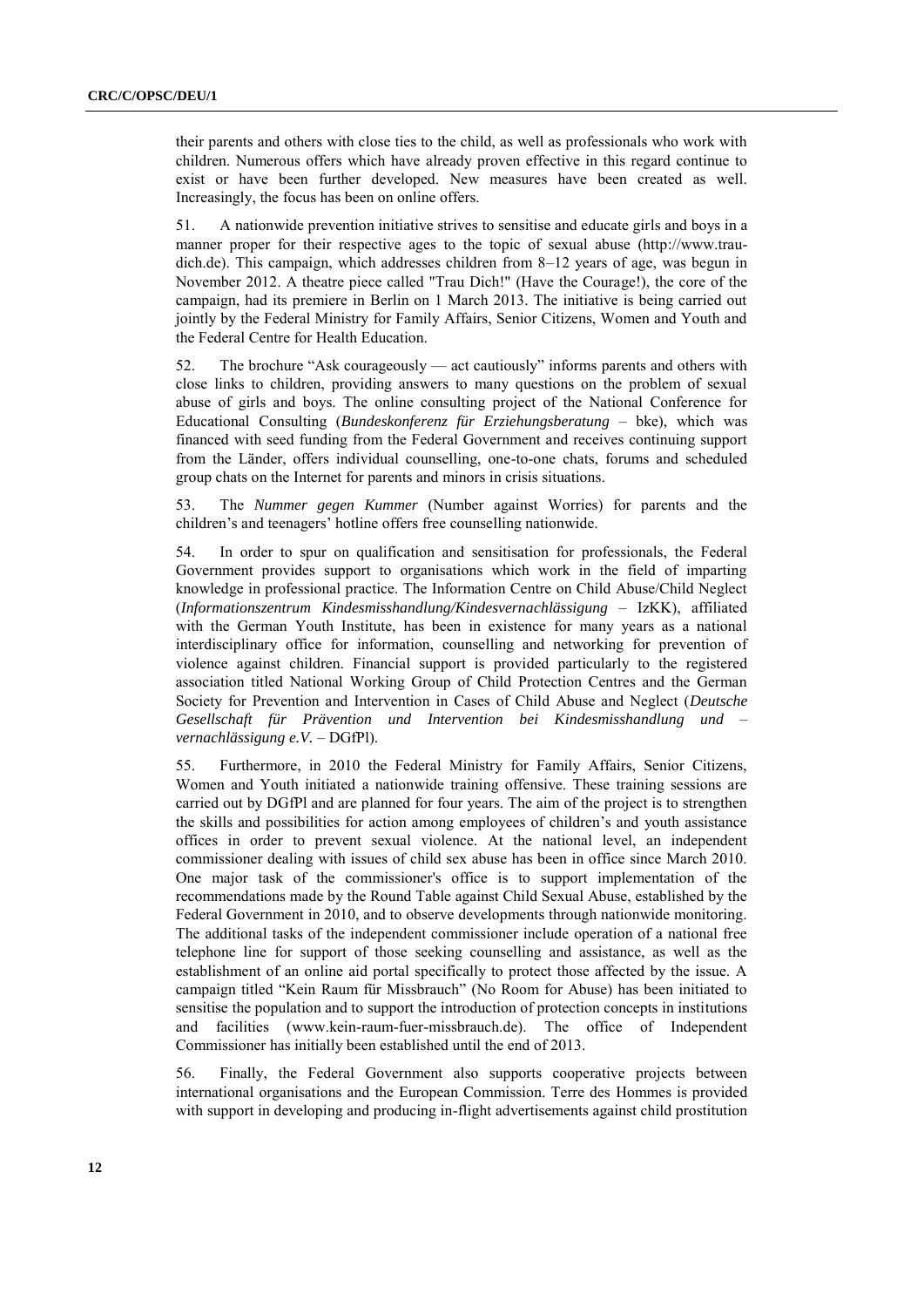in tourism, as well as adapting them into film and television versions in order to sensitise travellers on intercontinental flights for the topic. The Internet platform [www.child](http://www.child-hood.com/)[hood.com](http://www.child-hood.com/) provides information to travellers and professional groups who are confronted with the problem. The Working Group to Protect Children against Sexual Exploitation (ECPAT Deutschland, registered association) and the German Travel Association agreed in January 2001 on a Code of Conduct to Protect Children from Sexual Exploitation in Tourism. The Code of Conduct provides that employees in both origin and destination countries be trained to work up an ethical corporate policy which is clearly against the commercial exploitation of children, and that they inform and sensitise travellers. The Federal Association of the German Tourism Industry (*Bundesverband der Deutschen Tourismuswirtschaft* – BTW) and the Competence Center Travel & Logistics of the Berlin Trade Fair (ITB) have also obligated themselves to implementing the Code of Conduct.

57. Article 9 (3) of the Optional Protocol obligates the States parties to take all feasible measures with the aim of ensuring all appropriate assistance to victims of such offences, including their full social reintegration and their full physical and psychological recovery. Victims of violent crime on the territory of Germany may assert claims for assistance pursuant to the Victims' Compensation Act (*Opferentschädigungsgesetz* – OEG ). Persons who have suffered health damage due to a deliberate, unlawful attack have a claim for compensation, as do the survivors of a victim who dies as a result of the attack. The amount of compensation is determined by the rules of the Federal Benefits Act (*Bundesversorgungsgesetz*). Benefits include, in addition to medical treatment, monthly pension payments in the case of long-term health damage, as well as payments to secure livelihood. Also, pedagogical, sports and movement therapy measures are integrated within the catalogue of services of the OEG as a matter of right.

58. With regard to article 9 (4) of the Optional Protocol, we point out that pursuant to German law, all child victims of the criminal offences mentioned in the Optional Protocol have access to procedures that enable them to seek, without discrimination, compensation for damages from those legally responsible. Sections 823 (1) and (2), 825 and 826 of the Civil Code (*Bügerliches Gesetzbuch* – BGB) cover such cases in terms of substantive law. Furthermore, section 50 of the Code of Civil Procedure (*Zivilprozessordnung* – ZPO) provides that children have the capacity to be parties to an action. The lack of procedural capacity (section 52 ZPO in conjunction with sections 104 No. 1, 106 BGB) is overcome by way of representation by the parents or a guardian or caregiver appointed by the court. Victims that do not have sufficient financial means to carry out proceedings are provided with legal aid upon motion – independently of their nationality or their place of residence – if the planned legal action or defence has adequate chances of success and does not appear to be wanton (section 114 ZPO). If legal counsel during the proceedings is provided for as a mandatory measure or appears necessary, the indigent victim, upon motion, is provided with an attorney who is paid by the State.

59. Article 9 (5) of the Optional Protocol obligates the Federal Republic of Germany to take appropriate measures aimed at effectively prohibiting the production and dissemination of material advertising the offences described in the Optional Protocol. In this regard, reference is made to rules for participation (section 26, 27, 30 StGB), to the provisions of sections 111, 184b (1), 184c (1) StGB, section 120 of the Administrative Offences Act (*Ordnungswidrigkeitengesetz* – OWiG) as well as to the confiscation provisions in the criminal law (sections 74 et seq. StGB) and the law of regulatory offences (sections 123, 22 et seq. OWiG). Furthermore, the production and dissemination of advertising for the offences named in article 3 (1) of the Optional Protocol may also constitute incitement if the offences at least fulfil the elements of an attempt. If the criminal offences do not attain the status of an attempt, section 30 StGB (attempted participation) is relevant in the case of felonies, and section 111 StGB (public incitement to crime) could apply to misdemeanours. Section 184b (1), section 184 (1) No. 3 StGB criminalise the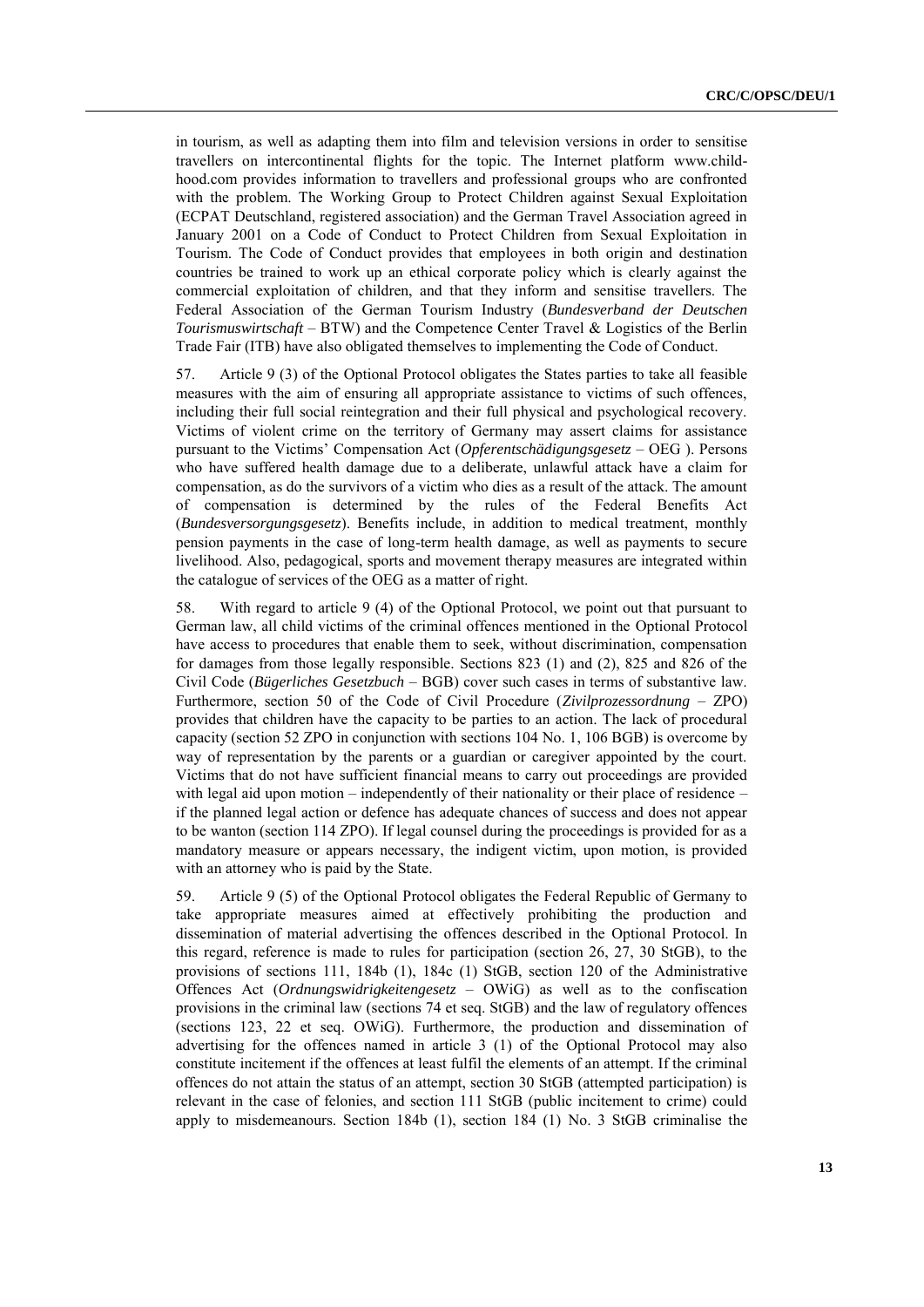supply of child pornographic written materials. The material may be confiscated pursuant to sections 74 et seqq. StGB. Section 120 (1) No. 2 OWiG prohibits advertising for prostitution by disseminating written materials. The materials may be confiscated pursuant to section 123 OWiG, and the equipment used for its manufacture may be made unusable.

# **Article 10**

#### **International cooperation**

60. At the European level, Germany fulfils the obligation contained in article 10 (1) of the Optional Protocol to strengthen international cooperation by making arrangements for the prevention, detection, investigation, prosecution and punishment of child prostitution, child pornography, and child sex tourism.

61. Initially, mention should be made of Directive 2011/36/EU of the European Parliament and the Council of 5 April 2011 on preventing and combating trafficking in human beings and protecting its victims, and replacing Council Framework Decision 2002/629/JHA (Official Journal L 101/1 of 15 April 2011) as well as Directive 2011/93/EU of the European Parliament and the Council of 13 December 2011 on combating the sexual abuse and sexual exploitation of children and child pornography, and replacing Council Framework Decision 2004/68/JHA (Official Journal L 335/1 of 17 December 2011 and L 18/7 of 21 January 2012). In terms of content, respective provisions cover the areas of substantive criminal law, jurisdiction and criminal prosecution, victims' rights in criminal proceedings, support for victims, and prevention. Also, the Council of Europe Convention on Action against Trafficking in Human Beings entered into force on 1 February 2008 (CETS No.: 197), which became valid law in Germany on 18 October 2012 (Federal Law Gazette II p. 1107). This Convention also provides for the establishment of an independent monitoring system. Finally, mention should be made of the Council of Europe Convention on the Protection of Children against Sexual Exploitation and Sexual Abuse (CETS No.: 201). Germany played an active part in the negotiations on the above-mentioned legal instruments in the bodies of the European Union and the Council of Europe and is currently preparing the implementation of the European Union directives and the Council of Europe Convention No. 201 as well as its ratification. German law, incidentally, is already consistent with most of the requirements imposed by these legal instruments.

62. Germany promotes international cooperation to assist child victims in their physical and psychological recovery, reintegration and repatriation within the meaning of article 10 (2) of the Optional Protocol.

63. A joint educational campaign to protect children from sexual exploitation in tourism has been in place since September 2010 for the Federal Republic of Germany, Austria and Switzerland. In connection with this trilateral campaign, a police registration address has been established in all three countries; travellers can contact this address directly. An inflight advertisement titled "Witness – Zeugen" is a part of the campaign. France and Luxembourg have become new partner countries to the campaign, and additional countries have also expressed an interest in the partnership.

64. Germany implements article 10 (3) of the Optional Protocol by promoting international cooperation in order to address the root cases, such as poverty and underdevelopment, of the sale of children, child prostitution, child pornography and child sex tourism.

65. Germany also complies with article 10 (4) of the Optional Protocol by providing financial, technical or other assistance through existing multilateral, regional, bilateral or other programs. The Federal Government supports undertakings designed to improve the situation of children and youth in developing countries. The Convention endeavour